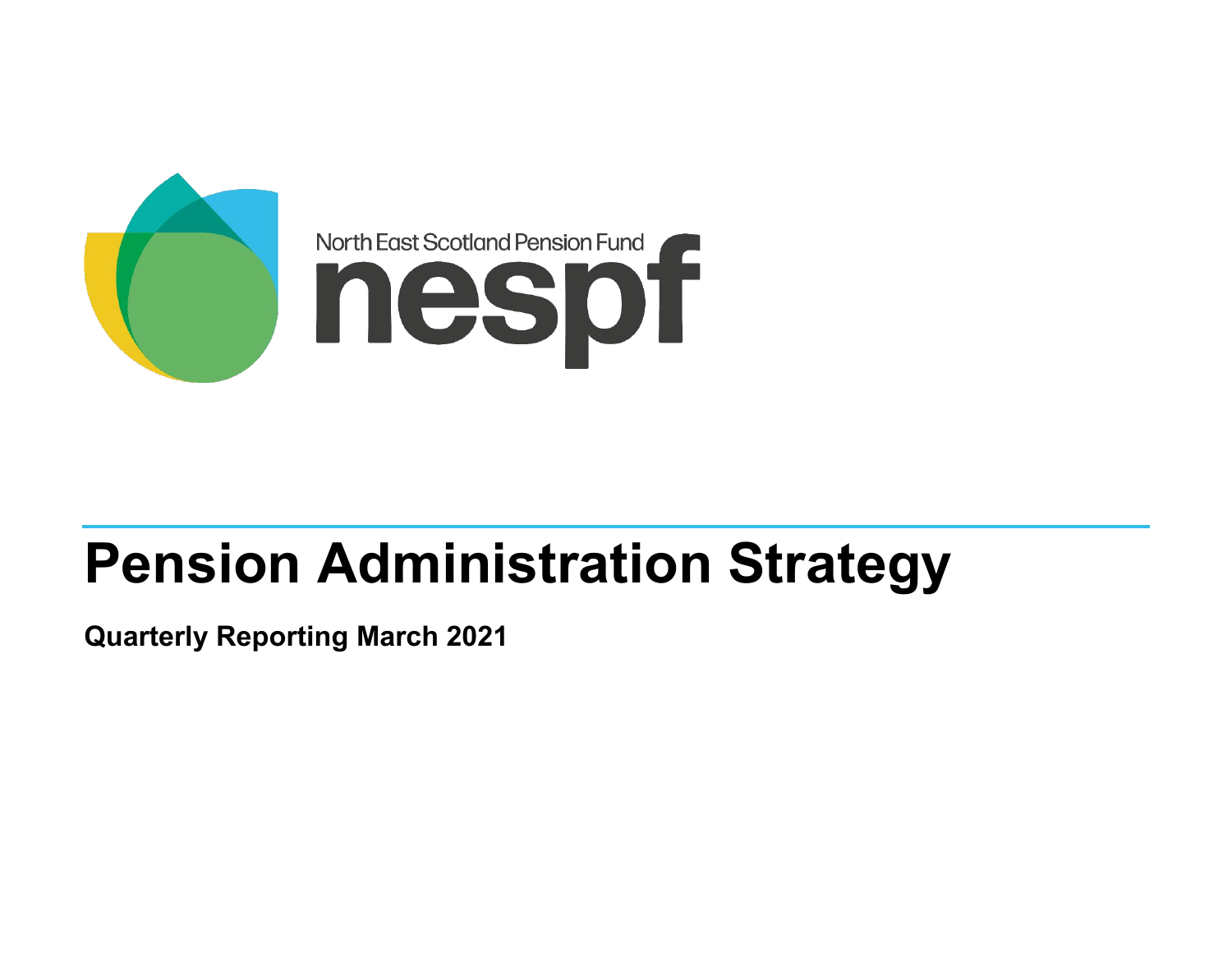#### **1.1 Key administration tasks**

Measuring performance is essential to evidence the efforts made by both the Pension Fund and Scheme employers to comply with statutory requirements and deliver a high-quality pension administration service. The Pension Fund aims to provide the information below within the agreed timescales shown.

|                                     | <b>Completed cases</b> |              |                         |                   |           |       | <b>Additional targets for completed cases</b> | <b>Uncompleted cases</b>           |              |                  |  |
|-------------------------------------|------------------------|--------------|-------------------------|-------------------|-----------|-------|-----------------------------------------------|------------------------------------|--------------|------------------|--|
|                                     |                        |              | during reporting period |                   |           |       | during reporting period                       | during reporting period            |              |                  |  |
| <b>Administration Task</b>          | <b>Target</b>          | <b>Cases</b> | <b>Achieved</b>         | <b>Percentage</b> | $+5$ davs |       |                                               | $+10$ days $+20$ days $> +20$ days | <b>Cases</b> | <b>Revised %</b> |  |
| Notification of death in service    | 5 days                 | 33           | 31                      | 93.9%             | 97.1%     | 97.1% | 97.1%                                         |                                    | 10           | 72.1%            |  |
| Notification of retirement estimate | 10 days                | 431          | 430                     | 99.8%             | 99.8%     | 99.8% | 100.0%                                        | 0                                  | 26           | 94.1%            |  |
| Notification of retirement benefits | 10 days                | 1504         | 1325                    | 88.1%             | 94.4%     | 96.8% | 98.2%                                         | 27                                 | 251          | 75.5%            |  |
| Notification of deferred benefits   | 10 days                | 1529         | 1377                    | 90.1%             | 92.1%     | 93.5% | 94.0%                                         | 93                                 | 454          | 69.4%            |  |
| Notification of refund              | 10 days                | 1338         | 1272                    | 95.1%             | 97.2%     | 99.3% | 99.7%                                         | 4                                  | 39           | 92.4%            |  |
| Notification of transfer in value   | 10 days                | 54           | 43                      | 79.6%             | 81.5%     | 83.3% | 85.2%                                         | 8                                  | 17           | 60.6%            |  |
| Notification of transfer out value  | $10$ days              | 309          | 113                     | 36.6%             | 41.0%     | 43.6% | 49.5%                                         | 154                                | 33           | 33.0%            |  |
|                                     |                        | 5198         | 4591                    | 88.3%             |           |       |                                               | 287                                | 830          | 76.2%            |  |

**Completed cases during reporting period** - reporting output is based on 5 and 10 day targets built into workflow cases for processing administration tasks as declared in the pension administration strategy:

• *The overall percentage of 88.3% for the year compared with 97% for 2019/20 shows the impact the pandemic and home working has had on performance despite introducing new working practices and following industry guidance.*

**Additional targets for completed cases during reporting period** - reporting output is based on adding 5/10/20 days to the 5 and 10 day targets built into workflow cases for processing administration tasks:

• *287 cases taking more than +20 days to complete compared with 62 during 2019/20 again shows the impact the pandemic has had on performance as it takes longer to process pension benefits when working from home.*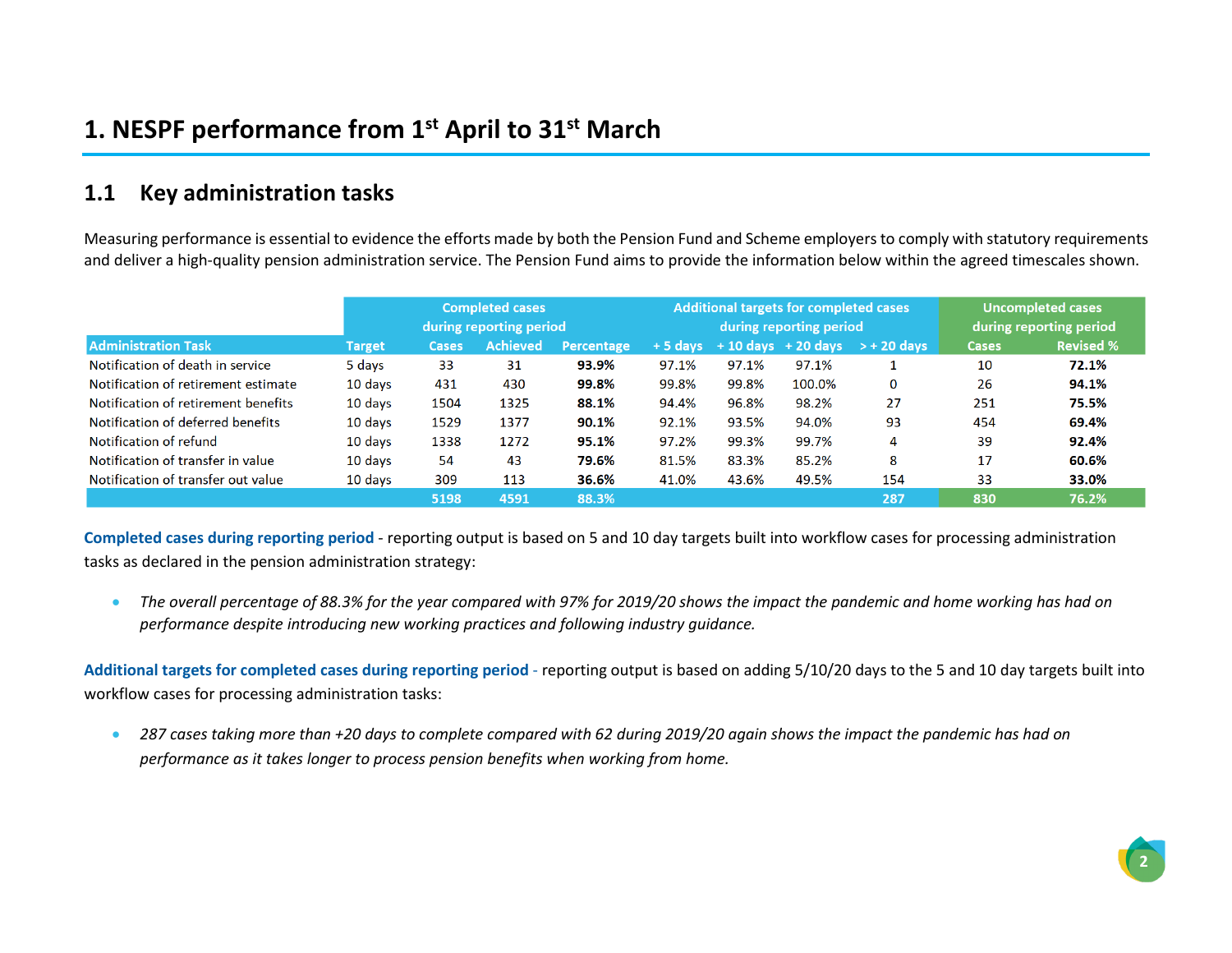**Uncompleted cases during reporting period -** cases identified that were due to be completed and do not have a Reply Due date set in advance of the end of the reporting period:

• *The overall revised percentage of 76.2% for the year compared with 93.5% for 2019/20 again shows the impact of the pandemic plus 830 cases were reported as due to be completed compared with only 232 in 2019/20.* 

**Performance –** additional information about performance achieved during pandemic:

- *Number of active member deaths was identical to previous year however deaths processed from all statuses increased by 140.*
- *Estimate percentage remained high although number of requests decreased by more than 500.*
- *Amount of retirals processed in 2020/21 was the third highest ever recorded after 2018/19 and 2019/20 evidencing increasing workload.*
- *Retiral revised percentage recovered from 61.9% at end of first quarter to 75.5% for the year.*
- *Refund volume and percentage remained consistent with previous year performance.*
- *Deferred and transfer performance suffered as the focus had to be on paying benefits.*

**Guidance** – guidance received for benefit administration during a pandemic from The Pension Regulator:

- *Priority should be processing and paying death and retirement benefits.*
- *Encourage members to use electronic communication such as online portals and emails.*
- *Legal validity of electronic signatures has been endorsed in a statement from government.*
- *Flexibility of additional time to issue transfer quotations.*

**Actions –** actions taken by NESPF to deal with challenges of the pandemic and increasing workload:

- *New working practices were introduced following guidance issued.*
- *Members were encouraged to use online benefit projectors rather than requesting estimates.*
- *Review of administration processes was carried out with scheme actuary to identify further efficiencies.*
- *Transfer out quotations made available online from March 2021.*
- *Bulk processing of deferred benefits expected to be ready for June 2021.*
- *Investigating making deferred retiral options available online later in the year.*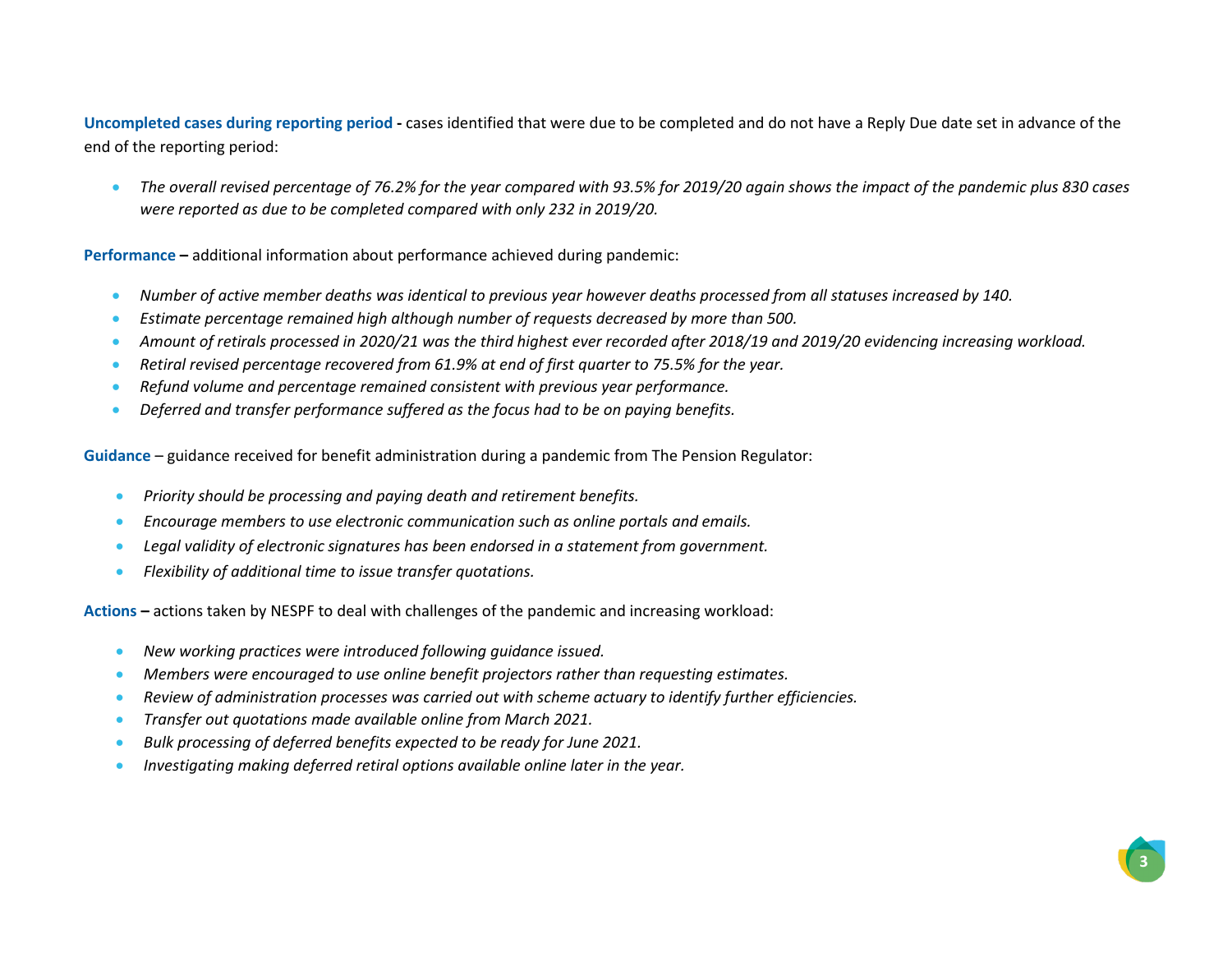## **1.2 Previous years comparison**

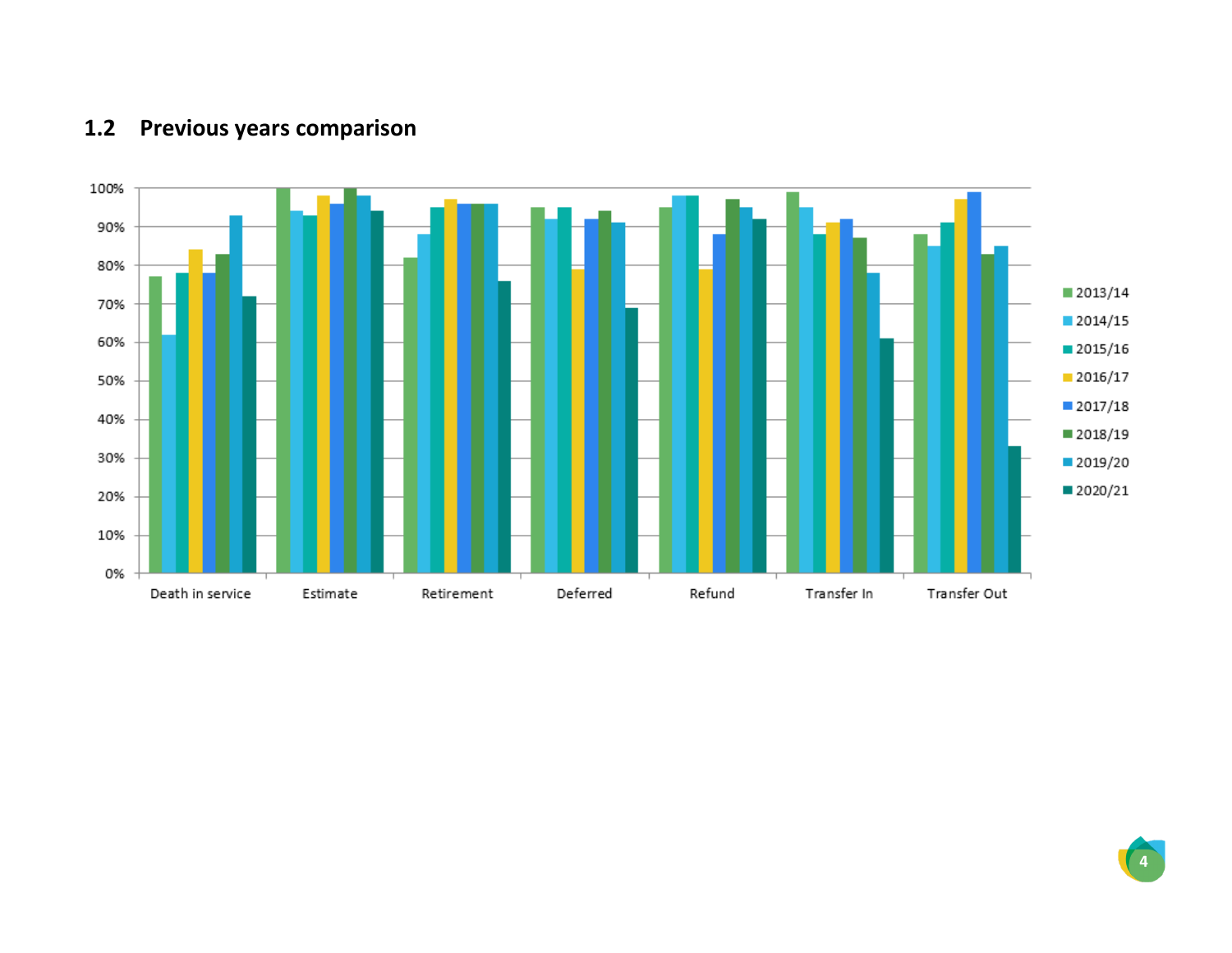### **2.1 Policy on discretions received (85%)**

Each Scheme emloyer is required under regulation 58 of the Local Government Pension Scheme (Scotland) Regulations 2018 to prepare a written statement of its policy on how it will exercise various discretions provided by the Scheme. This 'discretions policy' must be kept under review by employers and revised as necessary.

| <b>Employers</b>                |                                          |                                       |                                  |
|---------------------------------|------------------------------------------|---------------------------------------|----------------------------------|
| Aberdeen City Council           | Aberdeen Cyrenians                       | Aberdeen Endowments Trust             | Aberdeen Foyer                   |
| Aberdeen Heat and Power         | Aberdeen Performing Arts                 | Aberdeen Sports Village               | <b>AIYF</b>                      |
| Aberdeenshire Council           | Aberlour                                 | Archway                               | <b>Bon Accord Care</b>           |
| <b>Bon Accord Support</b>       | <b>Outdoor Access Trust for Scotland</b> | <b>Fersands and Fountain</b>          | First Aberdeen                   |
| Forth & Oban (City)             | Fraserburgh Harbour                      | <b>Grampian Valuation Joint Board</b> | Home Start Aberdeen              |
| Inspire                         | Mental Health Aberdeen                   | Moray College                         | <b>NESTRANS</b>                  |
| North East Scotland College     | North East Sensory Services              | <b>Osprey Housing</b>                 | Pathways                         |
| <b>Peterhead Port Authority</b> | <b>Printfield Community Project</b>      | <b>Robert Gordons College</b>         | <b>Robert Gordon University</b>  |
| <b>Sanctuary Scotland</b>       | Scottish Fire and Rescue                 | Scotland's Lighthouse Museum          | <b>Scottish Police Authority</b> |
| Scottish Water                  | Sport Aberdeen                           | St Machar Parent Support Project      | <b>Station House Media Unit</b>  |
| The Moray Council               | <b>Visit Scotland</b>                    | Xerox                                 |                                  |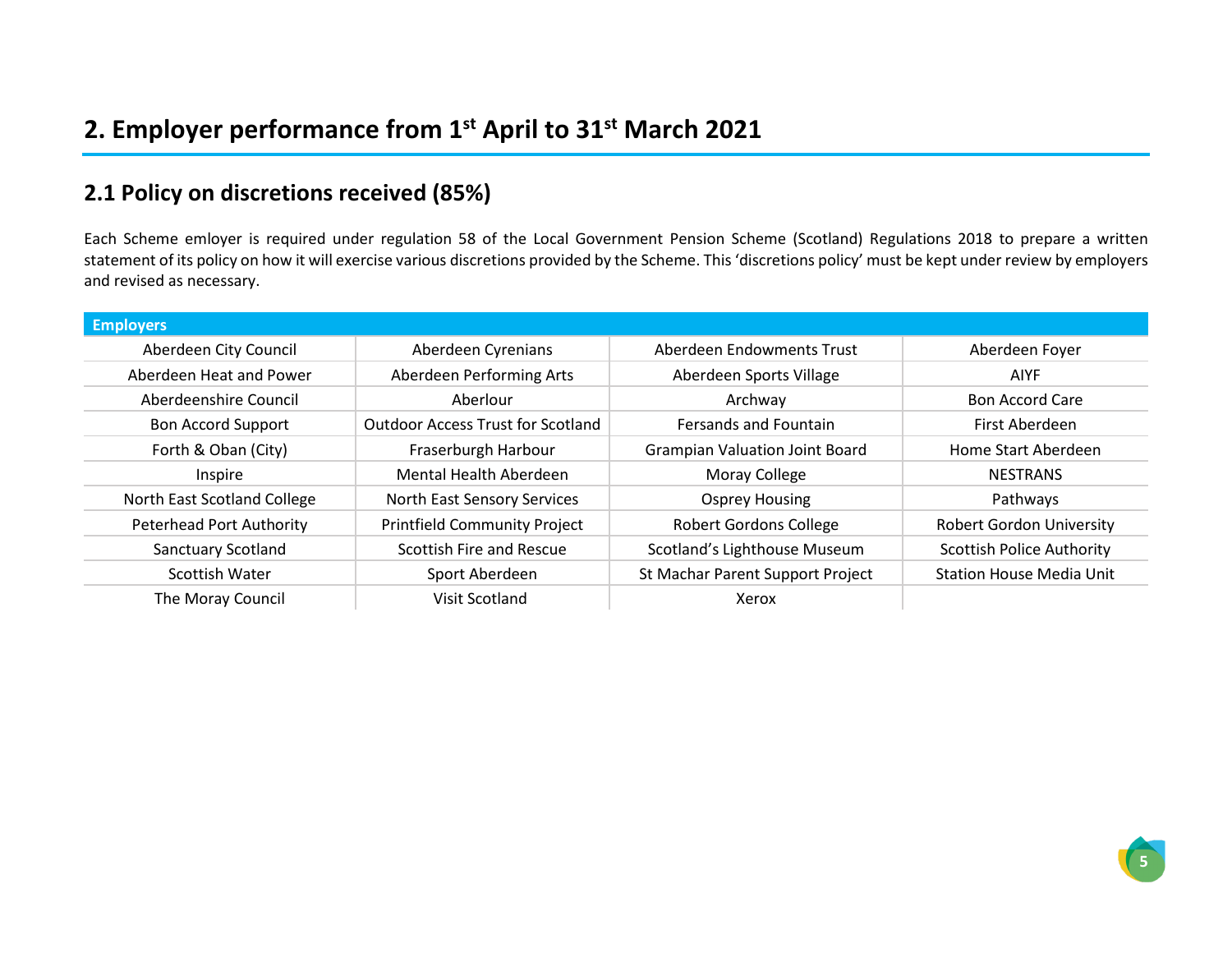### **2.2 Signed PLO statements received (46%)**

Following the revision of the NESPF Pension Administration Strategy in April 2018 each Scheme employer must designate a named individual to act as a Pension Liaison Officer, the main contact regarding any aspect of administering the Local Government Pension Scheme (LGPS).

| <b>Pension Liaison Officers</b> |                                     |                                          |                          |
|---------------------------------|-------------------------------------|------------------------------------------|--------------------------|
| Aberdeen City Council           | Aberdeen Cyrenians                  | Aberdeen Endowments Trust                | Aberdeen Foyer           |
| Aberdeen Heat and Power         | <b>Aberlour Childcare Trust</b>     | Alcohol & Drugs Action                   | Archway                  |
| <b>Bon Accord Care</b>          | <b>Bon Accord Support</b>           | <b>Outdoor Access Trust for Scotland</b> | Fraserburgh Harbour      |
| Moray College                   | North East Scotland College         | North East Sensory Services              | Pathways                 |
| <b>Peterhead Port Authority</b> | <b>Printfield Community Project</b> | <b>Robert Gordons College</b>            | Scottish Fire and Rescue |
| <b>Scottish Water</b>           | Sport Aberdeen                      | St Machar Parent Support Project         | Visit Aberdeenshire      |
| Xerox                           |                                     |                                          |                          |

#### **2.3 Quantity of data received (955,185)**

All Scheme employers are now required to provide monthly data using I-Connect, by way of a monthly file extracted from the payroll system or by completing electronic forms for individual members.

| <b>I-Connect events processed</b>                         | <b>Total</b> |
|-----------------------------------------------------------|--------------|
| Starters (new start and opt in)                           | 3,723        |
| Amendments (address, personal details, hours and absence) | 20,923       |
| Leavers (exit and opt out)                                | 2,796        |
| Contributions (employee, employer and additional)         | 311,294      |
| Salary                                                    | 311,218      |
| <b>Cumulative CARE Pay</b>                                | 299,893      |
| <b>Works Address</b>                                      | 5,338        |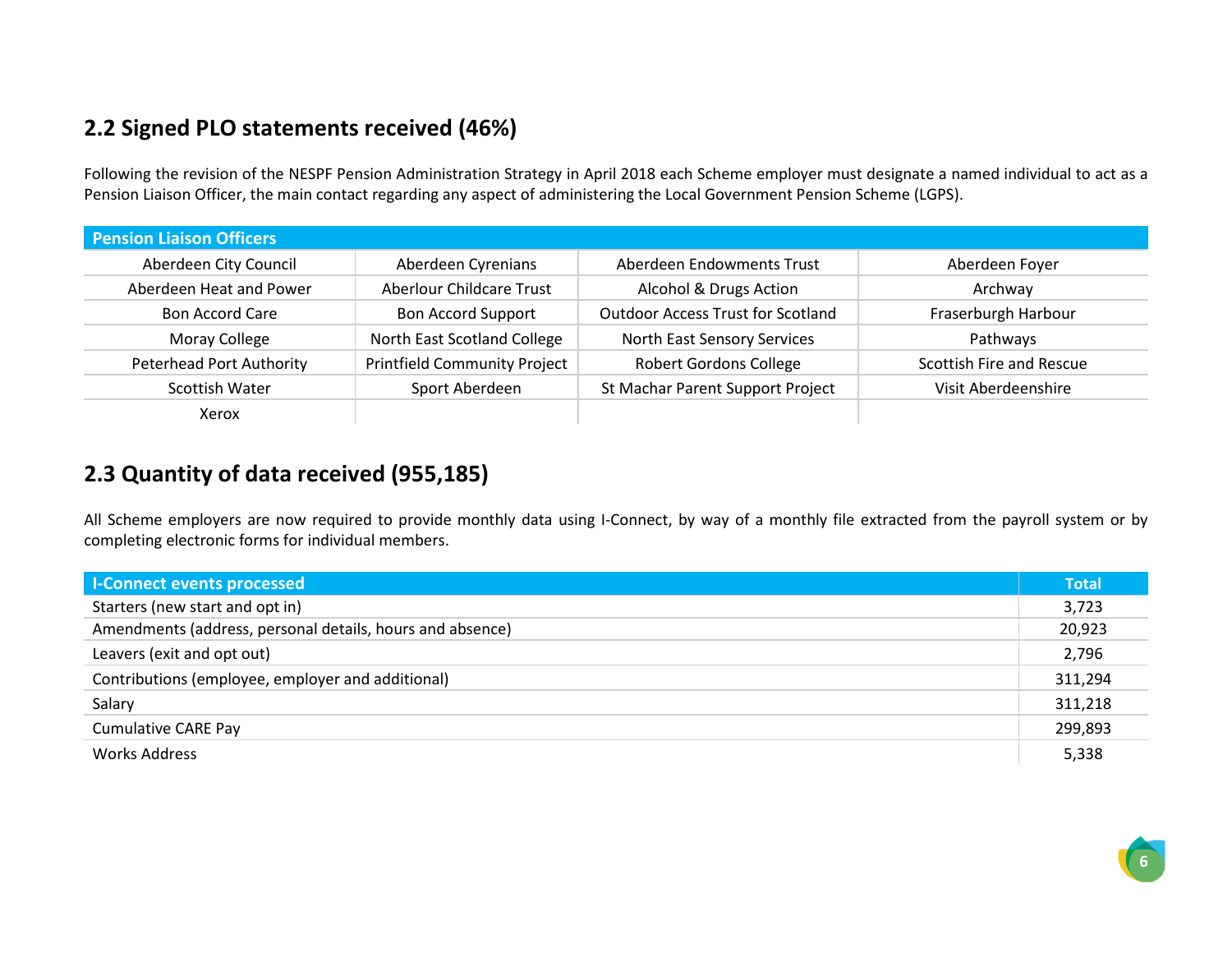#### **2.4 Quality of data received**

The quality of data received from Scheme employers is assessed and checked by the Employer Relationship Team (ERT). Red, Amber and Green flags will be used to assess the quality of the data. The Pension Fund will seek, at the earliest opportunity, to work closely with Scheme employers in identifying areas of unsatisfactory performance and provide the necessary training and development for improvement.

Since the introduction of the requirement to provide monthly information in this format the quality of the data received through i-Connect has been of a very high standard. This allows the Fund to provide accurate and up to date information to members, meet the requirements of The Pension Regulator and improved the accuracy of the financial information held for the valuation of the Fund.

| Green           | I-Connect events processed and validated by ERT                                     |                      |     |            |            |     |            |            |     |            |            |     |     |            |
|-----------------|-------------------------------------------------------------------------------------|----------------------|-----|------------|------------|-----|------------|------------|-----|------------|------------|-----|-----|------------|
| Amber           | I-Connect events processed however missing or incorrect data identified by ERT      |                      |     |            |            |     |            |            |     |            |            |     |     |            |
| Red             | I-Connect events not processed                                                      |                      |     |            |            |     |            |            |     |            |            |     |     |            |
| Blank           | Data not provided (as at 2021)                                                      |                      |     |            |            |     |            |            |     |            |            |     |     |            |
|                 | * Moved to another LGPS for administrating or employer has terminated from the fund |                      |     |            |            |     |            |            |     |            |            |     |     |            |
| <b>Employer</b> |                                                                                     | <b>Submission</b>    | Apr | <b>May</b> | <b>Jun</b> | Jul | <b>Aug</b> | <b>Sep</b> | Oct | <b>Nov</b> | <b>Dec</b> | Jan | Feb | <b>Mar</b> |
|                 | Aberdeen City Council                                                               | <b>Extract File</b>  |     |            |            |     |            |            |     |            |            |     |     |            |
|                 | Aberdeenshire Council                                                               | <b>Extract File</b>  |     |            |            |     |            |            |     |            |            |     |     |            |
|                 | <b>Bon Accord Care</b>                                                              | <b>Extract File</b>  |     |            |            |     |            |            |     |            |            |     |     |            |
|                 | <b>Bon Accord Support</b>                                                           | <b>Extract File</b>  |     |            |            |     |            |            |     |            |            |     |     |            |
|                 | <b>Grampian Valuation Joint Board</b>                                               | <b>Extract File</b>  |     |            |            |     |            |            |     |            |            |     |     |            |
|                 | Moray Council                                                                       | <b>Extract File</b>  |     |            |            |     |            |            |     |            |            |     |     |            |
| <b>NESTRANS</b> |                                                                                     | <b>Extract File</b>  |     |            |            |     |            |            |     |            |            |     |     |            |
|                 | Police Scotland (Aberdeen)                                                          | <b>Extract File</b>  |     |            |            |     |            |            |     |            |            |     |     |            |
|                 | <b>Robert Gordon University</b>                                                     | <b>Extract File</b>  |     |            |            |     |            |            |     |            |            |     |     |            |
|                 | Moray College                                                                       | <b>Extract File</b>  |     |            |            |     |            |            |     |            |            |     |     |            |
|                 | North East Scotland College                                                         | <b>Extract File</b>  |     |            |            |     |            |            |     |            |            |     |     |            |
|                 | <b>Scottish Water</b>                                                               | <b>Extract File</b>  |     |            |            |     |            |            |     |            |            |     |     |            |
|                 | Scottish Fire and Rescue Service                                                    | <b>Extract File</b>  |     |            |            |     |            |            |     |            |            |     |     |            |
|                 | Sport Aberdeen                                                                      | <b>Extract File</b>  |     |            |            |     |            |            |     |            |            |     |     |            |
|                 | Aberdeen Endowments Trust                                                           | <b>Online Return</b> |     |            |            |     |            |            |     |            |            |     |     |            |
|                 | Aberdeen Cyrenians                                                                  | <b>Online Return</b> |     |            |            |     |            |            |     |            |            |     |     |            |
|                 | Aberdeen Foyer                                                                      | <b>Online Return</b> |     |            |            |     |            |            |     |            |            |     |     |            |
|                 | Aberdeen Heat and Power                                                             | <b>Online Return</b> |     |            |            |     |            |            |     |            |            |     |     |            |
|                 | Aberdeen Performing Arts                                                            | <b>Online Return</b> |     |            |            |     |            |            |     |            |            |     |     |            |